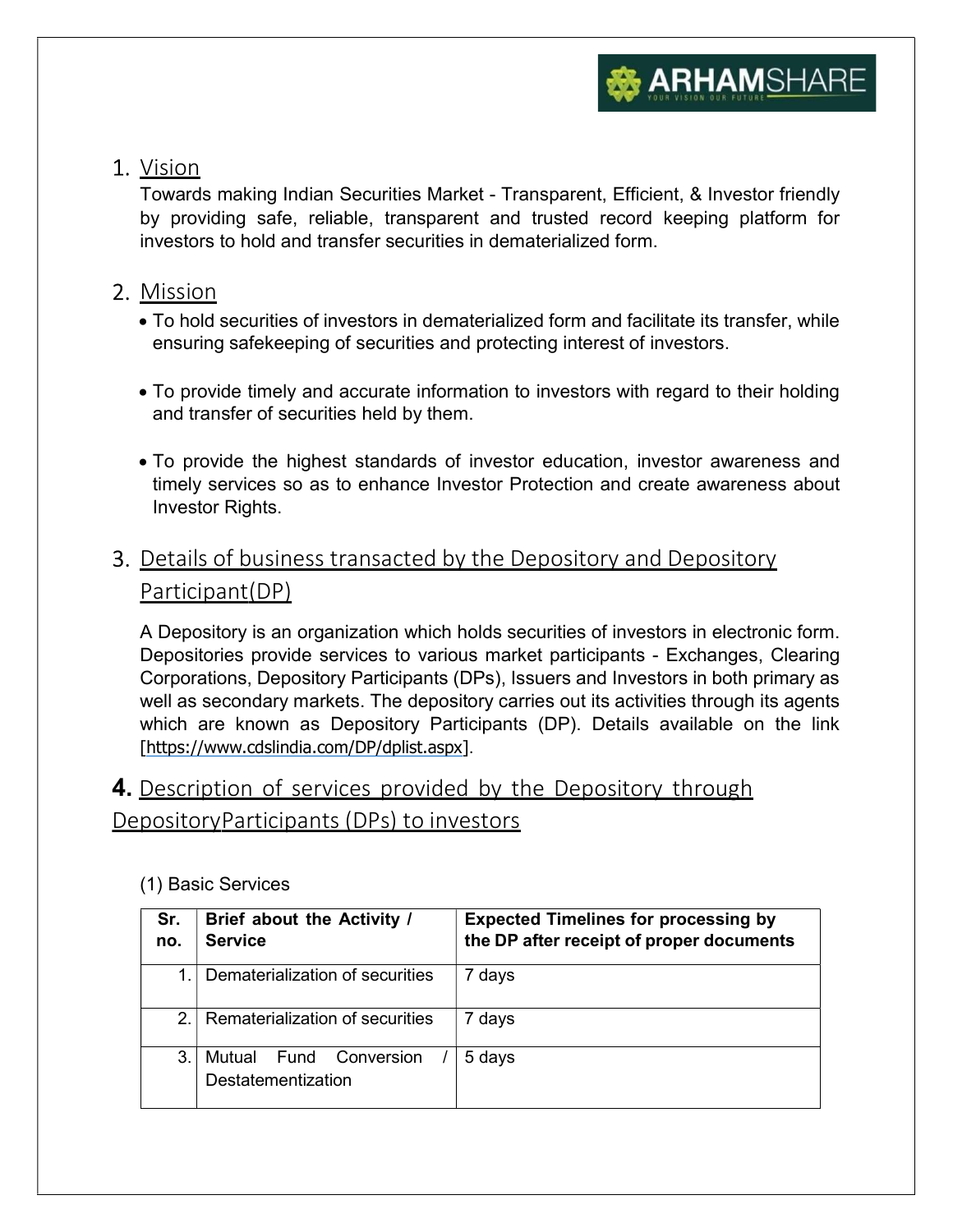# **ARHAMSHARE**

| Sr.<br>no.     | Brief about the Activity /<br><b>Service</b> | <b>Expected Timelines for processing by</b><br>the DP after receipt of proper documents |
|----------------|----------------------------------------------|-----------------------------------------------------------------------------------------|
| $4_{\cdot}$    | Re-conversion                                | 7 days                                                                                  |
|                | Restatementisation of Mutual                 |                                                                                         |
|                | fund units                                   |                                                                                         |
| 5.             | Transmission of securities                   | 7 days                                                                                  |
| 6.             | Registering pledge request                   | 15 days                                                                                 |
| $\overline{7}$ | Closure of demat account                     | 30 days                                                                                 |
| 8.             | Settlement Instruction                       | Depositories to accept physical DIS for pay-in<br>of securities up to 4 p.m. and DIS in |
|                |                                              | electronic form up to 6 p.m. on T+1 day                                                 |

(2) Depositories provide special services like pledge, hypothecation, internet-based services etc. in addition to their core services and these include

| Sr.<br>no.    | <b>Type of Activity /Service</b>                                 | Brief about the Activity / Service                                                                                                                                                                                                                                                                                                                                                                                                                                               |
|---------------|------------------------------------------------------------------|----------------------------------------------------------------------------------------------------------------------------------------------------------------------------------------------------------------------------------------------------------------------------------------------------------------------------------------------------------------------------------------------------------------------------------------------------------------------------------|
| $\mathbf 1$ . | <b>Value Added Services</b>                                      | Depositories also provide value added<br>services such as<br>a. Basic Services Demat Account (BSDA)<br>[link to be provided by $DPSI^1$<br>Transposition cum dematerialization<br>$b_{-}$<br>[link to be provided by $DPs^2$<br>Linkages with Clearing System<br>C.<br>[link to be provided by DPs] $^3$<br>Distribution of cash and non-cash<br>d –<br>corporate benefits (Bonus, Rights, IPOs<br>etc.), stock lending, demat of NSC / KVP,<br>demat of warehouse receipts etc. |
| 2.            | Consolidated<br>Account<br>statement (CAS)                       | CAS is issued 10 days from the end of the<br>month (if there were transactions in the<br>previous month) or half yearly (if<br>no<br>transactions).                                                                                                                                                                                                                                                                                                                              |
| 3.            | of<br>Digitalization<br>services<br>provided by the depositories | Depositories offer<br>below<br>technology<br>solutions and e-facilities to their demat<br>account holders through DPs:                                                                                                                                                                                                                                                                                                                                                           |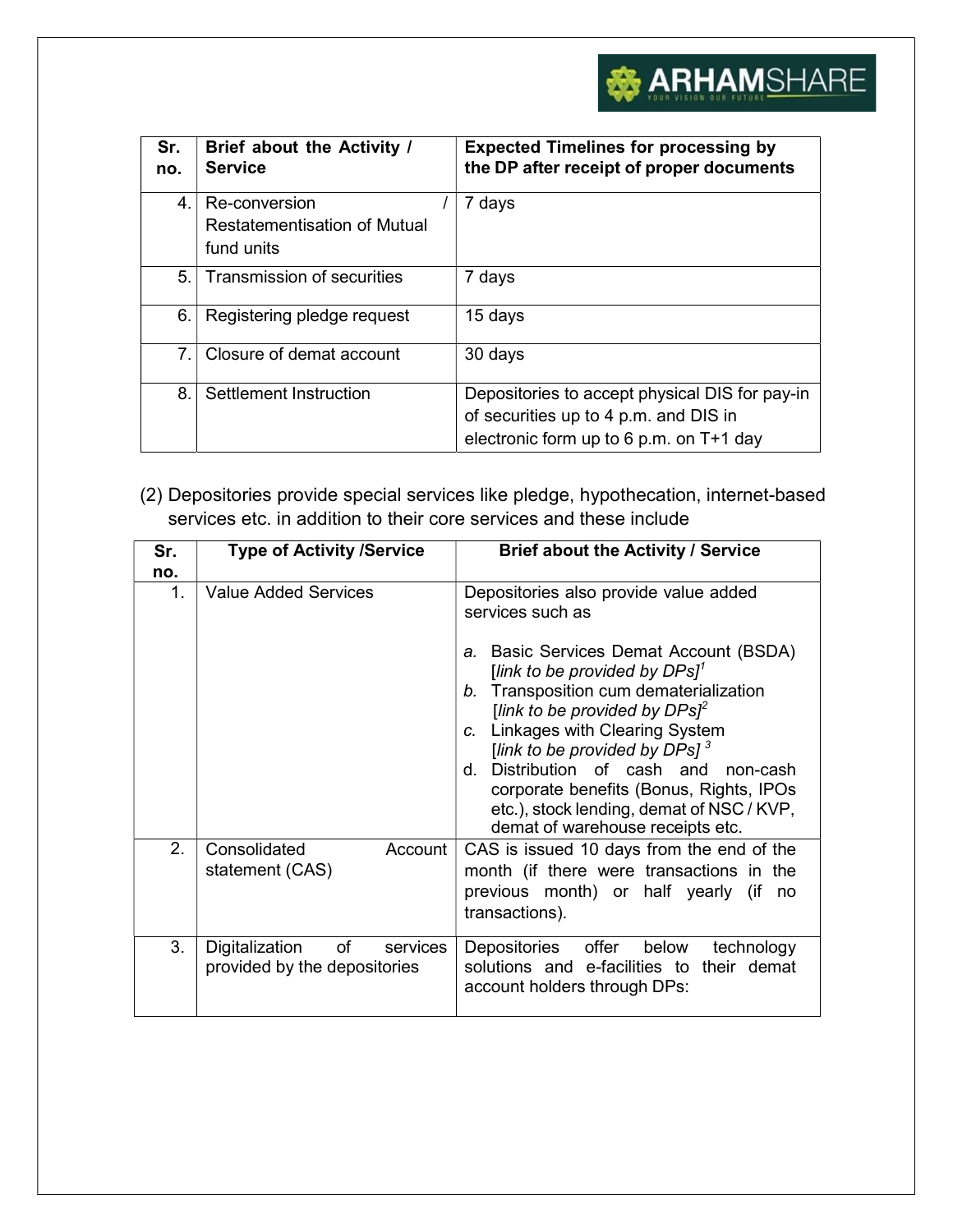

| Sr.<br>no. | <b>Type of Activity /Service</b> | Brief about the Activity / Service                                                                                                                                                                                       |
|------------|----------------------------------|--------------------------------------------------------------------------------------------------------------------------------------------------------------------------------------------------------------------------|
|            |                                  | a. E-account opening: Details available onthe<br>link [link to be provided by DPs] <sup>4</sup><br>Online instructions for execution: Details<br>b.<br>available on the link [link to be provided by<br>DPs <sup>5</sup> |
|            |                                  | c. e-DIS / Demat Gateway: Details available<br>on the link [link to be provided by DPs] <sup>6</sup><br>d. e-CAS facility: Details available on the link<br>[link to be provided by $DPSI^7$                             |
|            |                                  | Miscellaneous services: Details available<br>e.<br>on the link [link to be provided by DPs] <sup>8</sup>                                                                                                                 |

# 4. Details of Grievance Redressal Mechanism

|  |  | (1) The Process of investor grievance redressal |
|--|--|-------------------------------------------------|
|  |  |                                                 |

| 1. | Complaint/<br>Investor<br>Grievances | Investor can lodge complaint/ grievance against the<br>Depository/DP in the following ways:                                                                          |  |
|----|--------------------------------------|----------------------------------------------------------------------------------------------------------------------------------------------------------------------|--|
|    |                                      | Electronic mode -<br>a.<br>SCORES (a web based centralized grievance<br>(i)<br>redressal<br>system<br>SEBI)<br>of<br>[https://www.scores.gov.in/scores/Welcome.html] |  |
|    |                                      | (ii) Respective Depository's web portal dedicated for<br>compliant<br>filing<br>of<br>the<br>[https://www.cdslindia.com/Footer/grievances.<br>aspx]                  |  |
|    |                                      | (iii) Emails to designated email IDs of Depository<br>[complaints@cdslindia.com]                                                                                     |  |
|    |                                      | Offline mode [details of link to the form to be<br>Ib.<br>provided by DPs]                                                                                           |  |
|    |                                      | The complaints/ grievances lodged directly with the<br>Depository shall be resolved within 30 days.                                                                  |  |
| 2. | Investor<br>Grievance                | If no amicable resolution is arrived, then the Investor                                                                                                              |  |
|    | <b>Redressal Committee</b>           | has the option to refer the complaint/ grievance to the                                                                                                              |  |
|    | of Depository                        | Grievance Redressal Committee (GRC) of the<br>Depository. Upon receipt of reference, the GRC will                                                                    |  |
|    |                                      | endeavor to resolve the complaint/ grievance by                                                                                                                      |  |